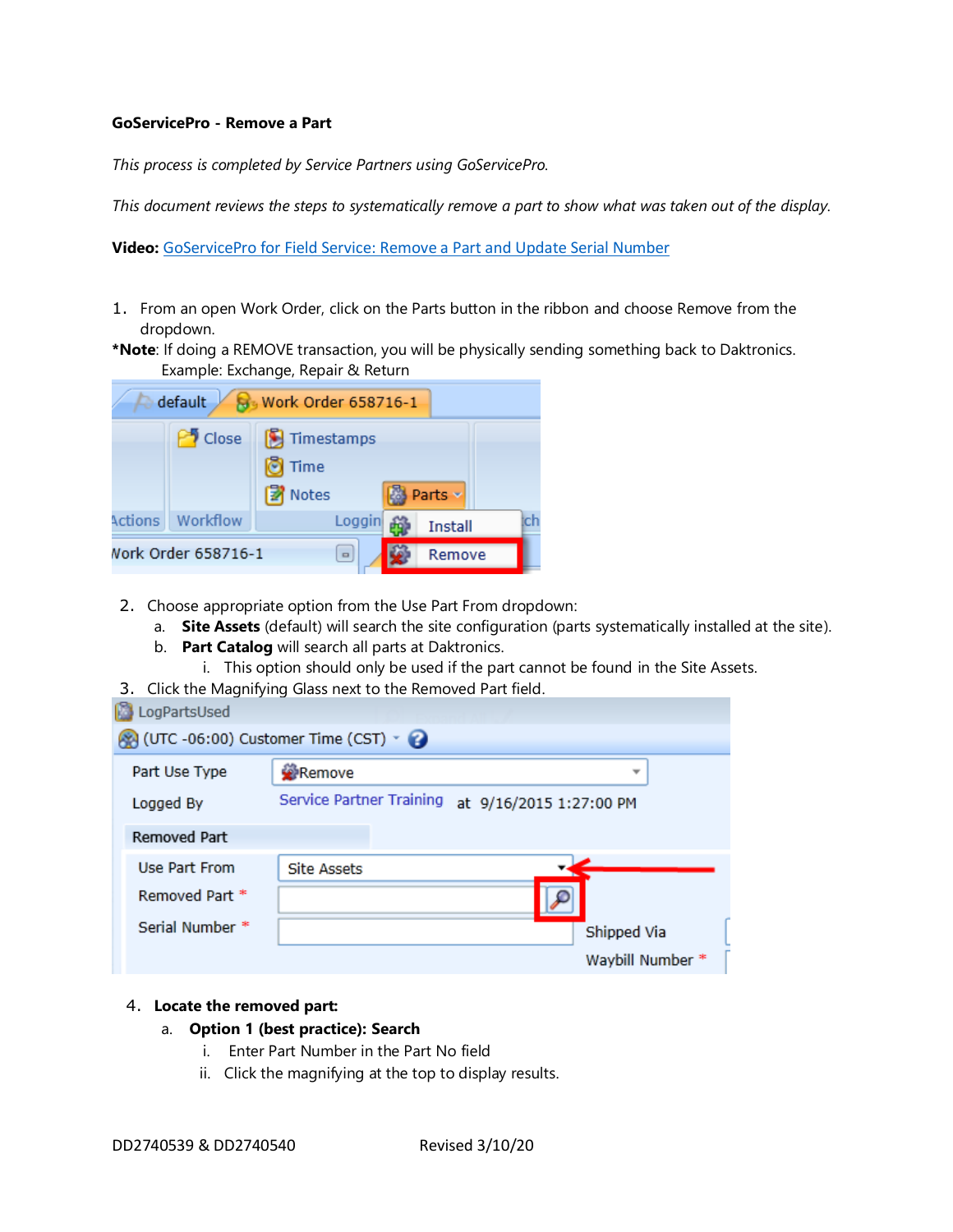iii. If too many results appear in the Site Assets, enter the serial number in the next column to refine.

| $\begin{array}{c c c c c c} \hline \multicolumn{3}{c }{\mathbf{C}} & \multicolumn{3}{c }{\mathbf{X}} \end{array}$<br><b>Site Assets</b> |                                                     |                                |  |  |
|-----------------------------------------------------------------------------------------------------------------------------------------|-----------------------------------------------------|--------------------------------|--|--|
| Save Search Enter Search Criteria Here<br><sup>2</sup> Help                                                                             |                                                     |                                |  |  |
| ><br>$\pmb{\cdot}$<br><b>F</b> Tree                                                                                                     |                                                     |                                |  |  |
| Part No.                                                                                                                                | Serial Number                                       | Description                    |  |  |
| $\overline{\mathbf{Y}}$<br>0A-1844-3259                                                                                                 |                                                     |                                |  |  |
| 0A-1844-3259                                                                                                                            | TEMP-C242710034127                                  | MOD-PL51.09PAV0KT06-10.16SMD-3 |  |  |
| 0A-1844-3259                                                                                                                            | TEMP-C242710034128                                  | MOD-PL51.09PAV0KT06-10.16SMD-3 |  |  |
| 0A-1844-3259                                                                                                                            | TEMP-C24271003418                                   | MOD-PL51.09PAV0KT06-10.16SMD-3 |  |  |
| 0A-1844-3259                                                                                                                            | TEMP-C24271003419                                   | MOD-PL51.09PAV0KT06-10.16SMD-3 |  |  |
| 0A-1844-3259                                                                                                                            | TEMP-C24271003420                                   | MOD-PL51.09PAV0KT06-10.16SMD-3 |  |  |
| 0A-1844-3259                                                                                                                            | TEMP-C24271003421<br>MOD-PL51.09PAV0KT06-10.16SMD-3 |                                |  |  |
| 0A-1844-3259                                                                                                                            | TEMP-C24271003422                                   | MOD-PL51.09PAV0KT06-10.16SMD-3 |  |  |
| 0A-1844-3259                                                                                                                            | TEMP-C24271003423                                   | MOD-PL51.09PAV0KT06-10.16SMD-3 |  |  |
| 0A-1844-3259                                                                                                                            | TEMP-C24271003414                                   | MOD-PL51.09PAV0KT06-10.16SMD-3 |  |  |
| 0A-1844-3259                                                                                                                            | TEMP-C24271003424                                   | MOD-PL51.09PAV0KT06-10.16SMD-3 |  |  |
| 0A-1844-3259                                                                                                                            | TEMP-C24271003413                                   | MOD-PL51.09PAV0KT06-10.16SMD-3 |  |  |
| 0A-1844-3259                                                                                                                            | TEMP-C24271003411                                   | MOD-PL51.09PAV0KT06-10.16SMD-3 |  |  |
| 0A-1844-3259                                                                                                                            | TEMP-C242710034129                                  | MOD-PL51.09PAV0KT06-10.16SMD-3 |  |  |
| 0A-1844-3259                                                                                                                            | TEMP-C2427100342<br>MOD-PL51.09PAV0KT06-10.16SMD-3  |                                |  |  |
| 0A-1844-3259                                                                                                                            | TEMP-C2427100343                                    | MOD-PL51.09PAV0KT06-10.16SMD-3 |  |  |
| 0A-1844-3259                                                                                                                            | TEMP-C2427100344                                    | MOD-PL51.09PAV0KT06-10.16SMD-3 |  |  |
| ۰                                                                                                                                       |                                                     |                                |  |  |
|                                                                                                                                         | <b>Select and Close</b><br>Cancel                   |                                |  |  |

## b. **Option 2: Site Assets Hierarchy**

- i. Locate the equipment (High Level Part) being serviced from the Site Assets listed
- ii. Click on the plus sign [+] to the left to view the parts that make up that HLP

## **\*\*\*\*\*\*\*\*\*\* NOTE: Never remove the High Level Part! \*\*\*\*\*\*\*\*\*\*\***

| <b>Site Assets</b><br>$\left[ -\right]$     |                                                 |                                                                   |                          |  |  |
|---------------------------------------------|-------------------------------------------------|-------------------------------------------------------------------|--------------------------|--|--|
|                                             | Save Search Enter Search Criteria Here P B Help |                                                                   |                          |  |  |
| $\rightarrow$<br><b>F</b> Tree<br>$\bullet$ |                                                 |                                                                   |                          |  |  |
|                                             | Part No.                                        | Serial Number                                                     | <b>Description</b>       |  |  |
| $\overline{\mathbf{Y}}$                     |                                                 |                                                                   |                          |  |  |
| $+$                                         | <b>CONTROL</b>                                  | TEMP-C24271-CONTROL                                               | <b>CONTROLLER</b>        |  |  |
|                                             | DVX-1801-10MN-6000-WN-HC                        | TEMP-C24271-DVX-1801-10MN-6000 Config Video Display 10mm Exterior |                          |  |  |
| $+$                                         | <b>PRELIMINARY PARTS</b>                        | TEMP-C24271-PRELIMINARY PARTS                                     | <b>PRELIMINARY PARTS</b> |  |  |
|                                             |                                                 |                                                                   |                          |  |  |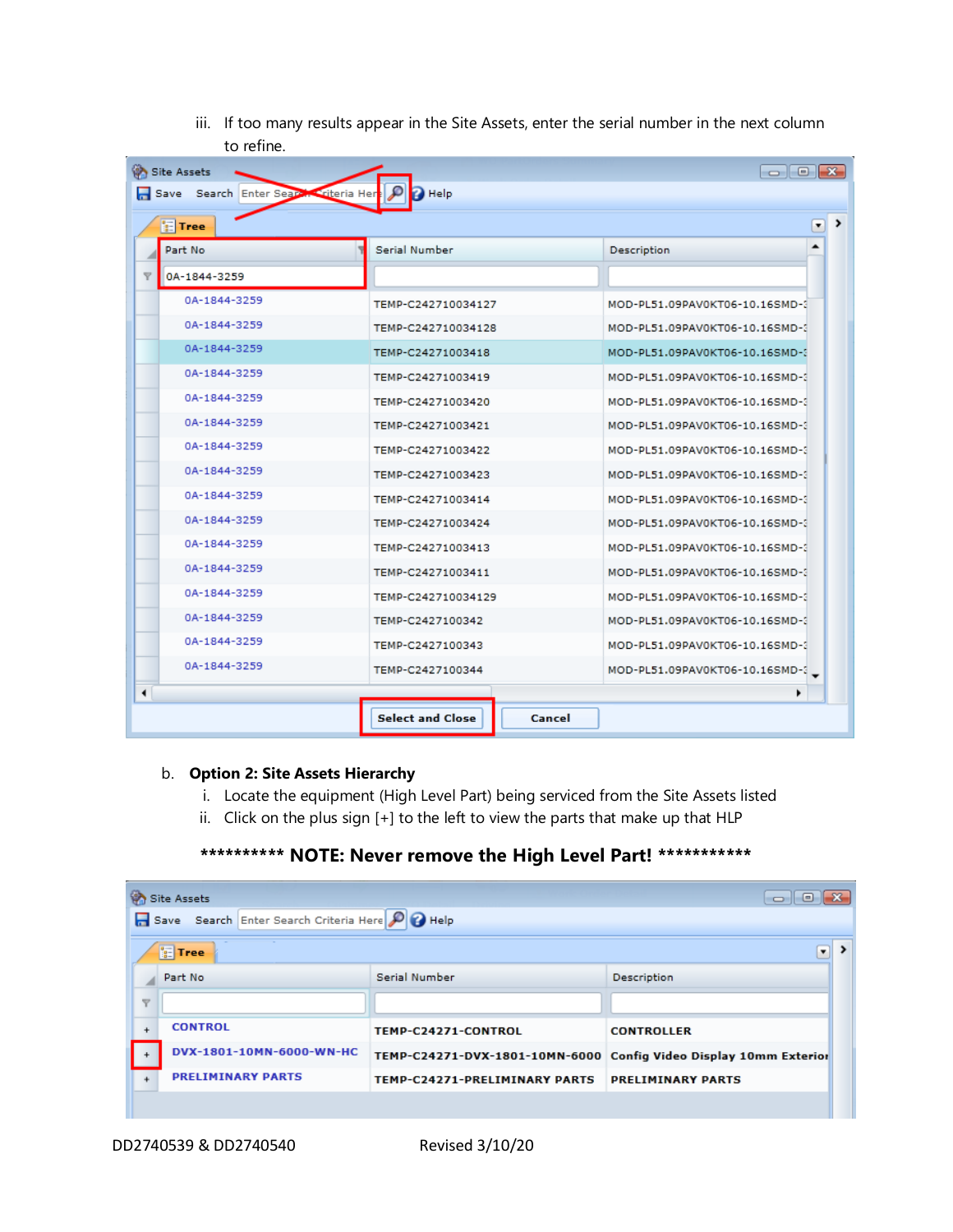| $\bullet$ $\bullet$ $\bullet$<br><b>Site Assets</b><br>Save Search Enter Search Criteria Here P P Help |                          |                                                      |                                 |  |
|--------------------------------------------------------------------------------------------------------|--------------------------|------------------------------------------------------|---------------------------------|--|
| $\rightarrow$<br><b>F</b> Tree<br>۳                                                                    |                          |                                                      |                                 |  |
| Serial Number<br>Description<br>Part No.                                                               |                          |                                                      |                                 |  |
| $\overline{\mathbf{Y}}$                                                                                |                          |                                                      |                                 |  |
| $+$                                                                                                    | <b>CONTROL</b>           | TEMP-C24271-CONTROL                                  | <b>CONTROLLER</b>               |  |
|                                                                                                        | DVX-1801-10MN-6000-WN-HC | TEMP-C24271-DVX-1801-10MN-6000                       | Config Video Display 10mm Exter |  |
|                                                                                                        | 0A-1844-3259             | TEMP-C242710034127                                   | MOD-PL51.09PAV0KT06-10.16SMD-3  |  |
|                                                                                                        | 0A-1844-3259             | TEMP-C242710034128                                   | MOD-PL51.09PAV0KT06-10.16SMD-3  |  |
|                                                                                                        | 0A-1844-3259             | TEMP-C24271003418                                    | MOD-PL51.09PAV0KT06-10.16SMD-3  |  |
|                                                                                                        | 0A-1844-3259             | TEMP-C24271003419<br>MOD-PL51.09PAV0KT06-10.16SMD-3  |                                 |  |
|                                                                                                        | 0A-1844-3259             | TEMP-C24271003420                                    | MOD-PL51.09PAV0KT06-10.16SMD-3  |  |
|                                                                                                        | 0A-1844-3259             | TEMP-C24271003421                                    | MOD-PL51.09PAV0KT06-10.16SMD-3  |  |
|                                                                                                        | 0A-1844-3259             | TEMP-C24271003422                                    | MOD-PL51.09PAV0KT06-10.16SMD-3  |  |
|                                                                                                        | 0A-1844-3259             | TEMP-C24271003423                                    | MOD-PL51.09PAV0KT06-10.16SMD-3  |  |
|                                                                                                        | 0A-1844-3259             | TEMP-C24271003414                                    | MOD-PL51.09PAV0KT06-10.16SMD-3  |  |
|                                                                                                        | 0A-1844-3259             | TEMP-C24271003424                                    | MOD-PL51.09PAV0KT06-10.16SMD-3  |  |
|                                                                                                        | 0A-1844-3259             | TEMP-C24271003413<br>MOD-PL51.09PAV0KT06-10.16SMD-3  |                                 |  |
|                                                                                                        | 0A-1844-3259             | TEMP-C24271003411<br>MOD-PL51.09PAV0KT06-10.16SMD-3  |                                 |  |
|                                                                                                        | 0A-1844-3259             | TEMP-C242710034129<br>MOD-PL51.09PAV0KT06-10.16SMD-3 |                                 |  |
|                                                                                                        | 0A-1844-3259             | TEMP-C2427100342                                     | MOD-PL51.09PAV0KT06-10.16SMD-3  |  |
|                                                                                                        |                          |                                                      |                                 |  |
|                                                                                                        |                          | <b>Select and Close</b><br>Cancel                    |                                 |  |

- 5. Click to highlight the appropriate part line.
- 6. Click the Select and Close button at the bottom.

**\*Note:** If you get the error message "Part Number: 0A-####-#### with serial number: #### already exists", then try removing from the Site Assets (not the Part Catalog).

|                            | Impersonating <b>Electronic Communist Communist Communist Communist Communist Communist Communist Communist Communist Communist Communist Communist Communist Communist Communist Communist Communist Communist Communist Commun</b> |               |             |                               |  |
|----------------------------|--------------------------------------------------------------------------------------------------------------------------------------------------------------------------------------------------------------------------------------|---------------|-------------|-------------------------------|--|
| Part Use Type              | <b>WRemove</b>                                                                                                                                                                                                                       |               |             |                               |  |
| Logged By                  | Operations2 Training at 9/21/2015 2:55:00 PM                                                                                                                                                                                         |               |             |                               |  |
| Removed Part               |                                                                                                                                                                                                                                      |               |             |                               |  |
| Use Part From              | Part Catalog                                                                                                                                                                                                                         | ٠             |             |                               |  |
| Removed Part. <sup>#</sup> | <b>LEATHER SERVICE</b>                                                                                                                                                                                                               | $\mathcal{P}$ |             |                               |  |
| Serial Number <sup>*</sup> | 3335                                                                                                                                                                                                                                 |               | Shipped Via | Best Ship Method              |  |
|                            | Error Message                                                                                                                                                                                                                        |               |             | $\frac{1}{2}$ v79810600366812 |  |
| Part Disposition           | Part number: Will William With serial number: 3335 already exists.                                                                                                                                                                   |               | OK          |                               |  |
|                            |                                                                                                                                                                                                                                      |               |             |                               |  |